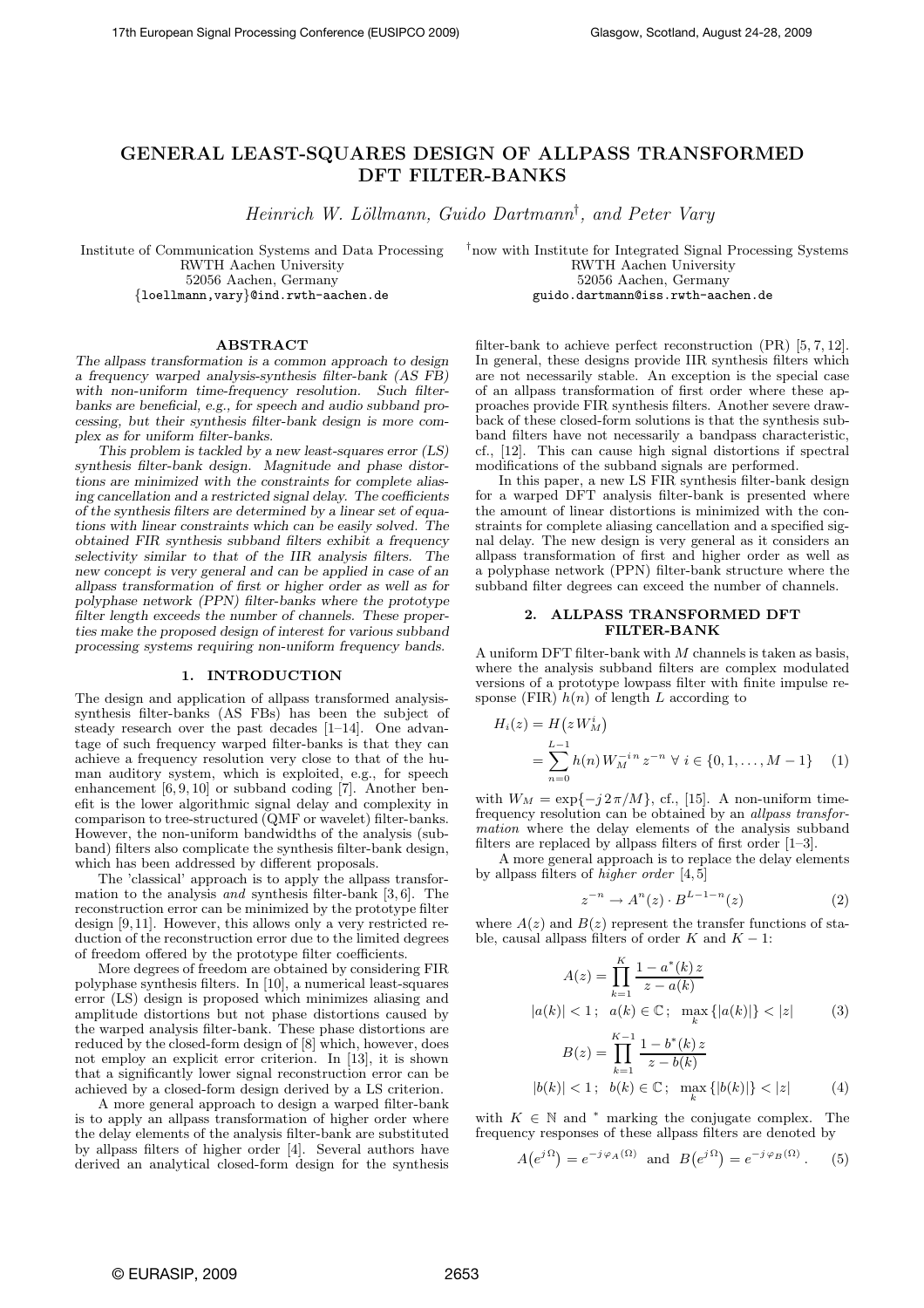Applying the allpass transformation of Eq.  $(2)$  to Eq.  $(1)$ leads to the new transfer functions

$$
\widetilde{H}_i(z) = B^{L-1}(z) \sum_{n=0}^{L-1} h(n) W_M^{-i n} \left( \frac{A(z)}{B(z)} \right)^n \qquad (6)
$$

$$
= \Psi(z) \sum_{n=0}^{L-1} h(n) W_M^{-i n} \Theta^n(z)
$$
 (7)

with 
$$
\Psi(z) = B^{L-1}(z)
$$
 and  $\Theta(z) = \frac{A(z)}{B(z)}$ 

to ease the notation. The common allpass transformation of *first order* is included as special case for  $K = 1$  so that

$$
\Psi(z) = 1 \quad \land \quad \Theta(z) = \frac{1 - a^* z}{z - a}.
$$
\n(8)

The frequency responses for the uniform analysis subband filters of Eq. (1) and the non-uniform analysis subband filters given by Eq.  $(6)$  are related by

$$
\widetilde{H}_i\left(z = e^{j\Omega}\right) = e^{-j(L-1)\varphi_B(\Omega)} H_i\left(e^{j\varphi_{\Theta}(\Omega)}\right) \qquad (9)
$$

with 
$$
\varphi_{\Theta}(\Omega) = \varphi_A(\Omega) - \varphi_B(\Omega)
$$
. (10)

The phase difference of Eq. (10) ensures that the allpass transformation causes a *frequency warping* where a frequency interval of  $\Delta\Omega = 2\pi$  is mapped onto an interval of  $2\pi$  on the warped frequency scale

$$
[0, 2\pi] \to [0, 2\pi] : \Omega \mapsto \varphi_{\Theta}(\Omega). \tag{11}
$$

In contrast, the allpass transformation  $z^{-n} \to A^n(z)$  maps the frequency interval of  $[0, 2\pi]$  onto an interval of  $\Delta\Omega = 2\pi K$  which causes an undesirable comb-filter effect for  $K > 1$ , cf., [4].

Eq. (9) reveals that the warping characteristic is solely determined by  $\varphi_{\Theta}(\Omega)$  and thus the transfer function  $\Theta(z) = A(z)/B(z)$ . However, dependent on the choice for  $B(z)$ , the transfer function  $\Theta(z)$  can become either unstable or non-causal. Therefore, the additional filter with transfer function  $\Psi(z) = B^{L-1}(z)$  is employed so that the warped subband filters of Eq.  $(6)$  are always stable and causal.

The function of  $\overline{Eq.}(11)$  is bijective if the continuous (unwrapped) phase response  $\varphi_{\Theta}(\Omega)$  is monotonically increasing, which is guaranteed by a positive group delay

$$
\frac{\partial \varphi_{\Theta}(\Omega)}{\partial \Omega} > 0 \,\forall \Omega.
$$
 (12)

This property is required to ensure a *unique* mapping so that a comb-filter effect is avoided. The choice

$$
B(z) = z^{-(K-1)}
$$
\n(13)

is of special interest as it reduces the implementation cost for the filter-bank and simplifies the design procedure. With Eq.  $(13)$ , the requirement of Eq.  $(12)$  can be written

$$
\sum_{k=1}^{K} \frac{1 - \alpha(k)^2}{1 - 2\alpha(k)\cos\left(\Omega - \gamma(k)\right) + \alpha(k)^2} > K - 1 \,\forall \,\Omega \quad (14)
$$

where the allpass poles are expressed by  $a(k) = \alpha(k) e^{j \gamma(k)}$ .

As an example, a DFT AS FB is considered with  $M = 8$ channels and analysis and synthesis prototype filter given by

$$
h(n) = g(n) = \frac{\sqrt{R}}{L} \left( 1 - \sqrt{2} \cos \left( \frac{\pi}{M} n + \frac{1}{2} \right) \right) \tag{15}
$$





(c) magnitude responses of warped analysis filters



Figure 1: *Non-uniform DFT analysis filter-bank designed by an allpass transformation of second order with parameters:*  $L = 2M = 16$ ,  $a(1) = j(0.5, a(2)) = -j(0.5, b(1)) = 0$ .

where  $L = 2M$  and  $n \in \{0, 1, \ldots, L-1\}$ , cf., [13, 16]. The frequency warping effect of an allpass transformation of second order  $(K = 2)$  with complex allpass poles is illustrated in Fig. 1. It is easily verified (and visible) that the phase response  $\varphi_{\Theta}(\Omega)$  of Fig. 1-b fulfills Eq. (11) and Eq. (12). The bandwidths of the analysis filters shown in Fig. 1-c decrease first and increase afterwards within the interval  $\Omega \in [0, \pi]$ since the phase response  $\varphi_{\Theta}(\Omega)$  has an inflection point within this region. In contrast, such an adjustment of the frequency resolution cannot be achieved by an allpass transformation of *first order.*

A particular efficient *polyphase network* (PPN) implementation of the analysis filter-bank is obtained by rewriting Eq. (7) according to

$$
\widetilde{H}_i(z) = \Psi(z) \sum_{m=0}^{l_M - 1} \sum_{\lambda=0}^{M-1} h(m M + \lambda) \cdot \Theta^{m M + \lambda}(z) \cdot W_M^{-\lambda i}
$$
\n(16)

where it is assumed without loss of generality that  $L = l_M M$ with  $l_M \in \mathbb{N}$ . Fig. 2 illustrates this PPN implementation of the analysis filter-bank.

The following *synthesis* subband filters are used

$$
\bar{G}_i(z) = \sum_{n=0}^{L-1} g(n) \cdot W_M^{-i(n+1)} \cdot P(z, L-1-n)
$$
 (17)

with  $q(n)$  denoting the FIR of the synthesis prototype filter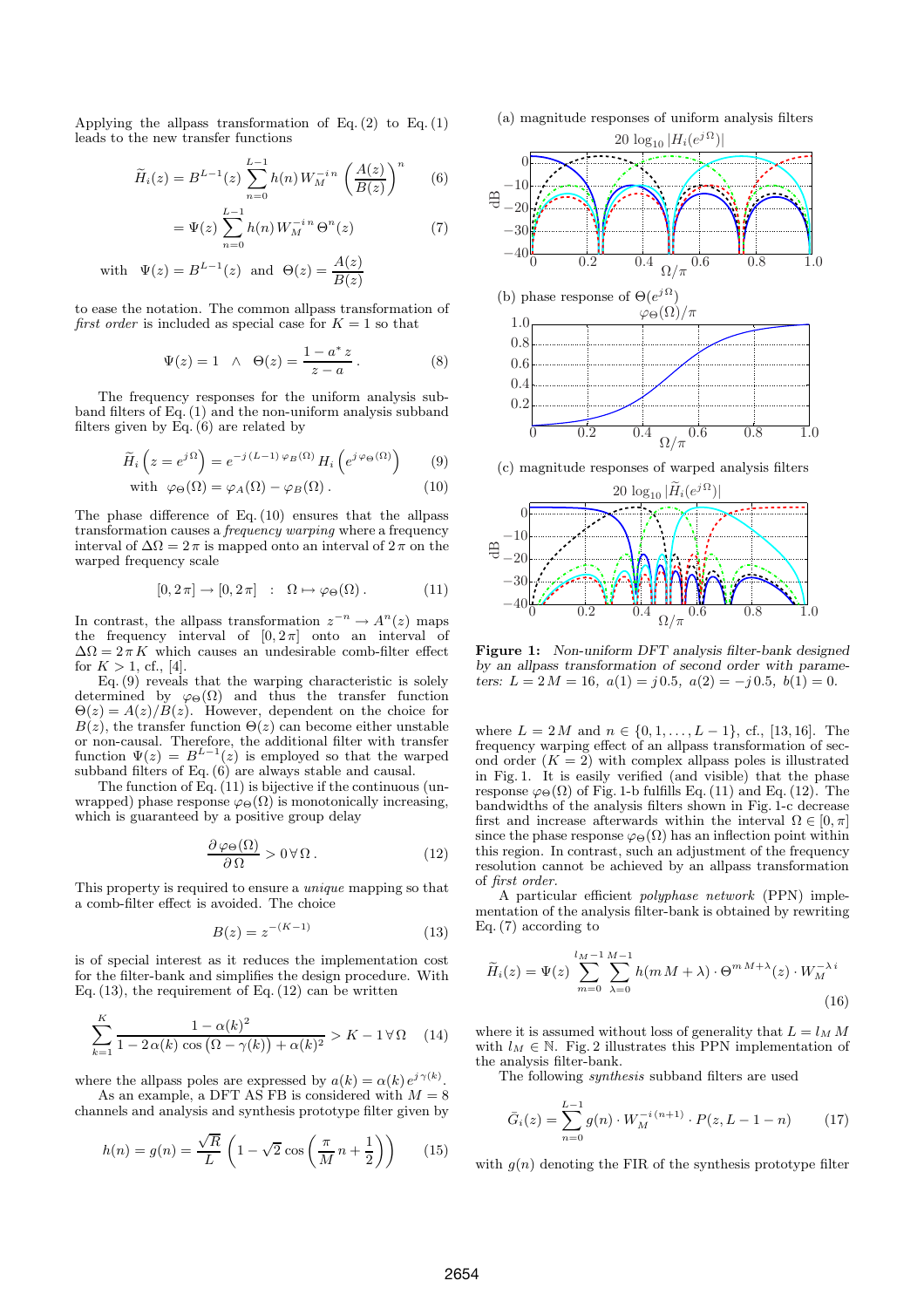

Figure 2: *PPN implementation of the allpass transformed analysis filter-bank with downsampling by*  $R$  *and*  $L = 2M$ .

of length  $L$ . The coefficients of the  $L$  transfer functions

$$
P(z,\lambda) = \sum_{n=0}^{N_p-1} p_{\lambda}(n) z^{-n}; \ \lambda \in \{0,1,\ldots,L-1\} \qquad (18)
$$

with  $N_p \in \mathbb{N}$  shall be determined in such a way that a nearly perfect signal reconstruction is achieved.

The FIR synthesis subband filters can be expressed by the PPN representation

$$
\bar{G}_i(z) = \sum_{\lambda=0}^{M-1} \bar{G}_{M-1-\lambda}^{(M)}(z) \cdot W_M^{\lambda i}; \ i \in \{0, 1, \dots, M-1\}
$$
\n(19)

with 'modified' (type 1) polyphase components

$$
\bar{G}_{\lambda}^{(M)}(z) = \sum_{m=0}^{l_M - 1} g(m M + \lambda) \cdot P(z, (l_M - m) M - 1 - \lambda).
$$
\n(20)

This efficient PPN implementation of the synthesis filterbank is shown in Fig. 3.

It should be noted that the *uniform* DFT AS FB is included as special case for  $\Psi(z) = 1, \Theta(z) = z^{-1}$  and  $P(z, n) = z^{-(L-1-n)}$  with  $n \in \{0, 1, ..., L-1\}.$ 

#### 3. SYNTHESIS FILTER-BANK DESIGN

The output signal of the AS FB can be represented in the z-domain (after some calculations) by the expression

$$
Y(z) = \frac{1}{R} \sum_{r=0}^{R-1} X(zW_R^r) \sum_{i=0}^{M-1} \widetilde{H}_i(zW_R^r) \cdot \bar{G}_i(z)
$$
 (21)

with  $R \in \{ \mathbb{N} \mid 1 \leq R \leq M \}$ . Since  $W_R^r = W_R^{r+l \, R}$  for  $l \in \mathbb{Z}$ , the AS FB with subsampling by R is a *linear periodically time-varying* (LPTV) system with period R. We will take this behavior into account by determining the overall transfer function of the filter-bank for  $R$  time-shifted unit sample



Figure 3: *PPN implementation of the synthesis filter-bank* with upsampling by  $R$  and  $L = 2M$ .

sequences as input, i.e.,  $X(z) = z^{-l}$  for  $l \in \{0, 1, ..., R - 1\}$ . Eq. (21) turns then into the new transfer function

$$
T_l(z) = \frac{Y(z)}{z^{-l}}
$$
  
= 
$$
\frac{1}{R} \sum_{r=0}^{R-1} W_R^{-r l} \sum_{i=0}^{M-1} \tilde{H}_i(z W_R^r) \cdot \bar{G}_i(z).
$$
 (22)

For our numerical design approach, a matrix representation of the transfer function  $T_l(z)$  in dependence of the unknown  $LN_p$  coefficients  $p_{\lambda}(n)$  of the synthesis polyphase filters is required. In the following, bold lower-case variables denote vectors and matrices are marked by bold upper-case variables. The superscript  $T$  indicates the transpose of a vector or matrix. Some manipulations of Eq. (17) lead to

$$
\bar{G}_i(z) = \boldsymbol{v}_i^T \cdot \boldsymbol{D}^T(z) \cdot \boldsymbol{p}; \quad i \in \{0, 1, \dots, M - 1\}
$$
 (23a)

with 
$$
\mathbf{v}_i = [g(L-1), g(L-2)W_M^{-(L-1)i}, \dots]
$$

$$
\ldots, g(1)W_M^{-2i}, g(0)W_M^{-i}]^T \quad (23b)
$$

$$
D(z) = I_L \otimes d_{N_p}(z)
$$
\n(23c)  
\n
$$
L_{\text{tot}}(z) = [1, z^{-1}, z^{-(N_p - 1)}]^T
$$
\n(23d)

$$
\boldsymbol{d}_{N_p}(z) = [1, z^{-1}, \dots, z^{-(N_p - 1)}]^T
$$
 (23d)

$$
\boldsymbol{p} = [\boldsymbol{q}_0^T, \boldsymbol{q}_1^T, \dots, \boldsymbol{q}_{L-1}^T]^T
$$
(23e)

$$
\mathbf{q}_n = [p_n(0), p_n(1), \dots, p_n(N_p - 1)]^T
$$
 (23f)  
for  $n \in \{0, 1, \dots, L - 1\}$ .

The  $L \times L$  identity matrix is denoted by  $I_L$  and the operator ⊗ marks the Kronecker product of two matrices.

With Eq.  $(23)$ , the transfer function of Eq.  $(22)$  is now formulated by the matrix notation

$$
T_l(z) = \left(\frac{1}{R} \sum_{r=0}^{R-1} W_R^{-r} \sum_{i=0}^{M-1} \widetilde{H}_i(z W_R^r) \cdot \mathbf{v}_i^T \cdot \mathbf{D}^T(z)\right) \cdot \mathbf{p}
$$
  
=  $\xi(z, l) \cdot \mathbf{p}; \quad l \in \{0, 1, ..., R-1\}$  (24)

where the complex vector  $\boldsymbol{\xi}(z, l)$  is of dimension  $1 \times L N_p$ .

The new formulation of the transfer function according to Eq. (22) allows to express the condition for a *linear timeinvariant* (LTI) transfer function (for  $R > 1$ ) as follows

$$
T_l(z) \stackrel{!}{=} T_0(z) \text{ for } l \in \{ \mathbb{N} \mid 0 < l < R \}. \tag{25}
$$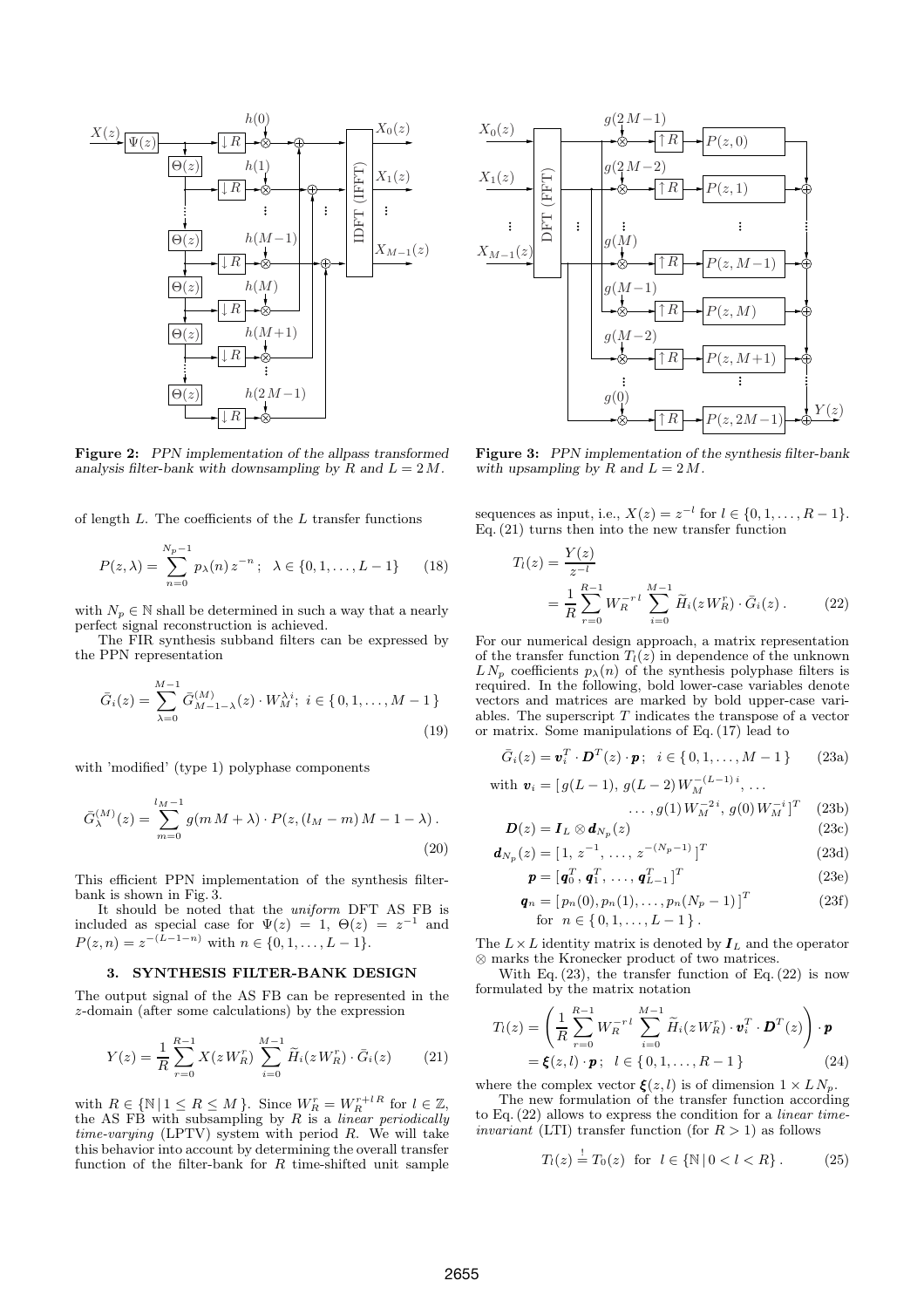This condition can now be cast into a matrix notation by means of Eq. (24)

$$
\underbrace{\begin{bmatrix} \boldsymbol{\xi}(z,1) - \boldsymbol{\xi}(z,0) \\ \boldsymbol{\xi}(z,2) - \boldsymbol{\xi}(z,0) \\ \vdots \\ \boldsymbol{\xi}(z,R-1) - \boldsymbol{\xi}(z,0) \end{bmatrix}}_{=\boldsymbol{\Xi}_{\Delta}(z)} \cdot \boldsymbol{p} \stackrel{!}{=} \mathbf{0}_{R-1},
$$
 (26)

where a column vector with R zeros is denoted by  $\mathbf{0}_R$ . This condition for an LTI system ensures an *aliasing-free* signal reconstruction (if no spectral modifications of the subband signals  $X_i(z)$  are performed). In this case, Eq. (22) becomes equal to the *linear* transfer function of the filter-bank which, by means of Eq.  $(7)$  and  $(17)$ , can be written as

$$
T_{\rm lin}(z) = \frac{1}{R} \Psi(z) \sum_{i=0}^{M-1} \sum_{n=0}^{L-1} \sum_{\rho=0}^{L-1} W_M^{-i(n+\rho+1)} h(n) g(\rho)
$$
  
 
$$
\cdot \Theta^n(z) P(z, L-1-\rho) \qquad (27)
$$
  

$$
= \frac{M}{R} \Psi(z) \sum_{m \in \mathbb{Z}} \sum_{n=0}^{L-1} h(n) g(m M - 1 - n)
$$

 $\cdot \Theta^n(z) P(z, L - m M + n)$ . (28)

The condition  $T_{\text{lin}}(z) \stackrel{!}{=} z^{-d_0}$  avoids linear signal distortions and is fulfilled if

$$
\frac{M}{R} \sum_{n=0}^{L-1} h(n) \cdot g(m \cdot M - 1 - n) = \begin{cases} 1 & ; m = l_M \\ 0 & ; m \in \mathbb{Z} \setminus \{l_M\} \end{cases} \quad (29)
$$
  

$$
\wedge \Psi(z) \cdot \Theta^n(z) \cdot P(z, n) = z^{-d_0} \forall n \in \{0, 1, ..., L - 1\}.
$$

Eq. (29) states a standard problem in the design of (uniform) AS FBs and can be either solved by numerical design approaches, e.g., [15] or analytical closed-form expressions as given, for instance, by Eq. (15).

The second requirement stated by Eq. (30) can be expressed by means of the matrices introduced in Eq. (23)

$$
\left( \left( \mathbf{1}_{L N_p}^T \otimes \begin{bmatrix} \Psi(z) \\ \Psi(z) \cdot \Theta(z) \\ \vdots \\ \Psi(z) \cdot \Theta^{L-1}(z) \end{bmatrix} \right) \odot \boldsymbol{D}^T(z) \right) \cdot \boldsymbol{p} \stackrel{!}{=} z^{-d_0} \cdot \mathbf{1}_L
$$
\n(31)

with ⊙ denoting the element-wise multiplication of two matrices of the same dimensions (Hadamard product) and  $\mathbf{1}_L$ representing a column vector with L ones. The condition of Eq. (31) is now written by the compact notation

$$
\boldsymbol{U}(z)\cdot\boldsymbol{p} \stackrel{!}{=} \boldsymbol{v}(z,d_0) \tag{32}
$$

with the complex matrix  $U(z)$  being of dimension  $L \times L N_p$ . The conditions of Eq. (26) and Eq. (31) shall be fulfilled

for 
$$
\mathcal{N} = LN_p
$$
 discrete z-values on the unit circle

$$
z = W_N^n; \quad n \in \{0, 1, \dots, \mathcal{N} - 1\}.
$$
 (33)

Evaluating the matrix  $U(z)$  and vector  $v(z, d_0)$  of Eq. (32) at these points can be expressed by the (stacking) notation

$$
\boldsymbol{U}^{[\mathcal{N}]} = \begin{bmatrix} \boldsymbol{U}(1) \\ \boldsymbol{U}(W_{\mathcal{N}}) \\ \vdots \\ \boldsymbol{U}(W_{\mathcal{N}}^{\mathcal{N}-1}) \end{bmatrix}, \boldsymbol{v}^{[\mathcal{N}]}(d_{0}) = \begin{bmatrix} \mathbf{1}_{L} \\ W_{\mathcal{N}}^{-d_{0}} \cdot \mathbf{1}_{L} \\ \vdots \\ W_{\mathcal{N}}^{-d_{0}} \left(\mathcal{N}-1\right) \cdot \mathbf{1}_{L} \end{bmatrix}
$$
(34)

and the matrix  $\Xi_{\Delta}^{[N]}$  is derived from the matrix  $\Xi_{\Delta}(z)$  of Eq. (26) in the same manner

$$
\mathbf{\Xi}_{\Delta}^{[\mathcal{N}]} = \begin{bmatrix} \mathbf{\Xi}_{\Delta}(1) \\ \mathbf{\Xi}_{\Delta}(W_{\mathcal{N}}) \\ \vdots \\ \mathbf{\Xi}_{\Delta}(W_{\mathcal{N}}^{\mathcal{N}-1}) \end{bmatrix} . \tag{35}
$$

The N synthesis filter coefficients **p** to fulfill Eq. (26) and Eq. (31) can now be determined by the *equality constrained least-squares error* (CLS) problem

$$
\hat{\boldsymbol{p}} = \arg\min_{\boldsymbol{p}} \text{imize } \left| \left| \boldsymbol{U}^{[\mathcal{N}]} \cdot \boldsymbol{p} - \boldsymbol{v}^{[\mathcal{N}]}(d_0) \right| \right|_2^2 \tag{36a}
$$

subject to 
$$
\mathbf{\Xi}_{\Delta}^{[\mathcal{N}]}\cdot\mathbf{p}=\mathbf{0}_{(R-1)\mathcal{N}}
$$
. (36b)

This linear set of equations with linear constraints can be easily solved by means of the function lsqlin of the MATLAB optimization toolbox. With this approach, linear signal distortions are minimized with the constraints for complete aliasing cancellation and a given signal delay  $d_0$ .

The devised CLS design is a very general concept and contains some previous proposals as *special cases:* The design of [14] is obtained for an allpass transformation of first order according to Eq. (8) with real poles  $(a \in \mathbb{R})$  and a prototype filter length restricted to  $L = M$ . The approach of [13] is obtained for an allpass transformation of first order, and if Eq. (36) is solved without the constraint Eq. (36b). The synthesis polyphase filters with transfer functions  $P(z, n)$  act then purely as phase equalizers designed by a LS error criterion.<sup>1</sup> Their coefficients can then of course be determined by closed-form expressions according to [14] instead of solving Eq. (36a) numerically.

## 4. DESIGN EXAMPLE

The optimization of Eq. (36) has been employed to design the synthesis filter-bank for the analysis filter-bank given by Fig. 1. The obtained vector  $\hat{\boldsymbol{p}}$  is rather 'sparse' with about  $35.84\%$  of its coefficients having a value of less than  $\pm 10^{-7}$ . The resulting filter-bank is analyzed in Fig. 4.

The magnitude responses of the FIR synthesis subband filters in Fig. 4-a are similar to that of the IIR analysis filters of Fig. 1-c. Thus, synthesis subband filters with a distinct bandpass characteristic are obtained in contrast to the PR designs of [5, 7, 12]. The frequency response for Eq. (22)  $T_0(e^{j\Omega}) = |T_0(e^{j\Omega})|e^{-j\varphi_T(\Omega)}$  is analyzed by plotting its magnitude response  $|T_0(e^{j\Omega})|$  (Fig. 4-b) and phase error  $\Delta \varphi_T(\Omega) = \varphi_T(\Omega) - d_0 \Omega$  (Fig. 4-c) which reveal negligible magnitude and phase distortions of less than  $\pm 0.006$  dB and  $\pm 0.0002 \pi$ , respectively.<sup>2</sup> The peak aliasing distortions according to [15] are here given by

$$
\mathcal{D}_{\text{alias}}(\Omega) = \frac{1}{R} \sqrt{\sum_{\rho=1}^{R-1} \left| \sum_{i=0}^{M-1} \widetilde{H}_i(e^{j\Omega} W_R^{\rho}) \cdot \bar{G}_i(e^{j\Omega}) \right|^2}. \quad (37)
$$

The plot of this function in Fig. 4-d indicates a complete aliasing cancellation (LTI system), given that calculating the peak aliasing distortions of a closed-form PR design yields a similar amount due to rounding errors.

Finally, it should be noted that a tree-structured (QMF or wavelet) AS FB with a comparable frequency resolution exhibits a higher signal delay and complexity than the presented allpass transformed AS FB, cf., [6].

<sup>&</sup>lt;sup>1</sup>In this case,  $|\bar{G}_i(e^{j\Omega})| \rightarrow |\tilde{H}_i(e^{j\Omega})|$  for  $N_p \rightarrow \infty \wedge g(n) = h(n)$ . 2 In practice, a higher signal reconstruction error is usually tol-

erable so that a lower degree  $N_p$  can be taken.